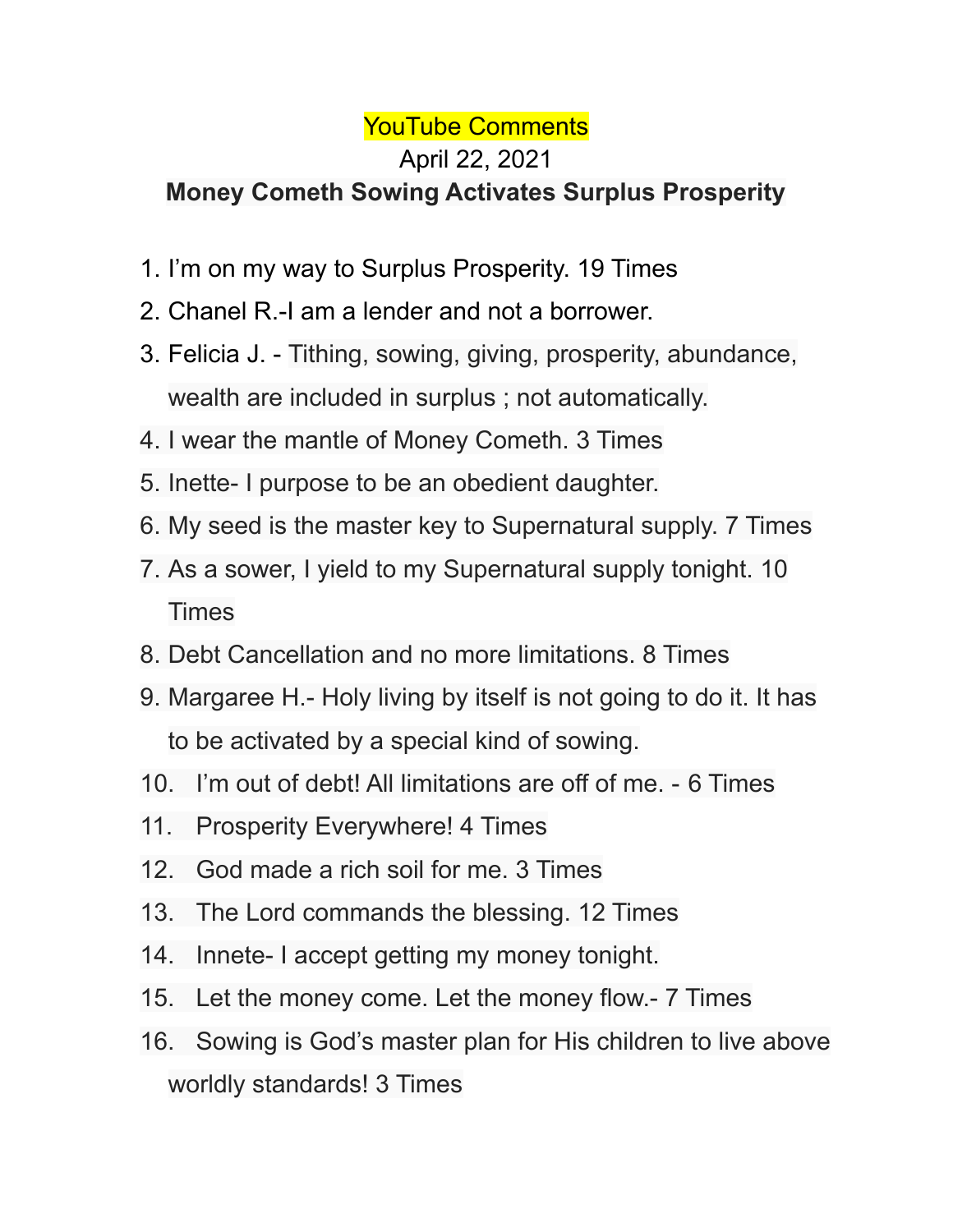- 17. I'm walking in surplus prosperity.- 10 Times
- 18. Margaree H.- You got to sow in a certain manner. With a certain attitude, with honor on your mind.
- 19. My sowing is tailor made, designed to fit me.-6 Times
- 20. Ola S- Thank you Apostle for clarification. Let the Holy Ghost show you how to sow your way out of every debt.
- 21. How deep you go with the seed determines how deep you go with the harvest.
- 22. Surplus prosperity is on it's way to my life. 7 Times
- 23. I can sow my way out of famine. 6 Times
- 24. If you're not a tither, you can't be a sower.8 Times
- 25. Surplus Prosperity is in my life. 42 Times
- 26. Real sowing blows a fake sower's mind. 9 Times
- 27. Denita S.- Thank God for you Apostle and your anointing that you are releasing unto us. I truly thank God for you being a willing vessel thru which he is setting us free. I receive your impartation into my life.
- 28. I have money magnet anointing on me. 5 Times
- 29. Feasie P.- I must sow into soil that's producing.
- 30. Eric R.- There's a financial rest in a sower's life once you understand that sowing is a Divine setup.
- 31. Becky H.- Money Cometh imparts a prophetic sowing anointing grace that causes money to move in abundance.